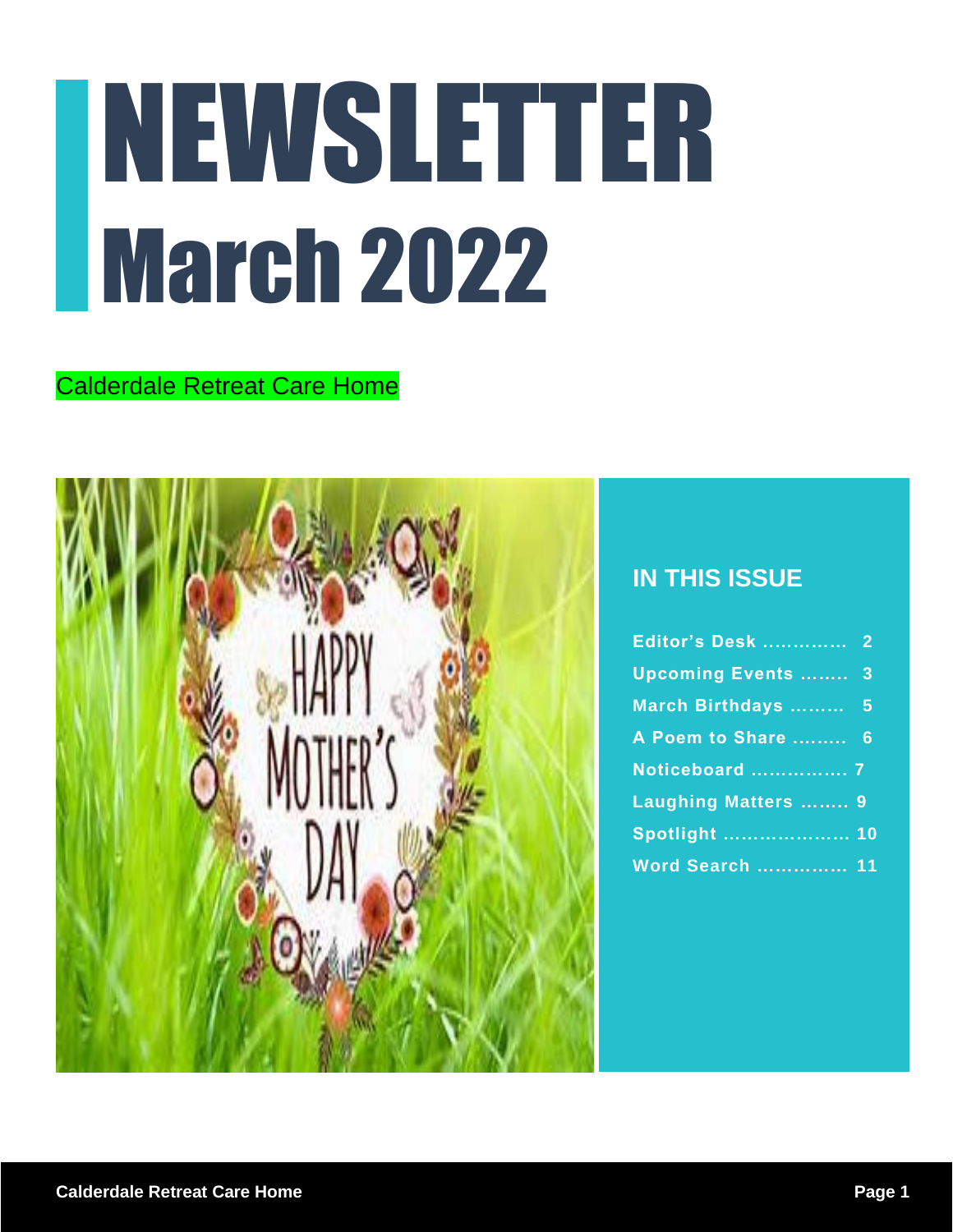# Editor's Desk

Hello Residents, Families and Friends!

The visits are now continuing in the home, with the Government guidance being followed, however we continue to do telephone calls, WhatsApp calls and face timing daily.

Alternatively, we have the luxury of the visitor's pod! Please call reception to book



Raye, our resident hairdressers continue to come in on Tuesdays.

With spring around the corner, we plan to open the summer house, in memory of the late Russell Knott.

Gardening and outdoor activities will resume weather permitting.

Keep Safe!

### **March Trivia**

March was named after Aka, the Roman God of War, a mythical ancestor of the Romans and father of Romulus and Remus.

Zodiac signs: **Pisces & Aries** Birthstone: **Aquamarine** Flower: **Daffodil**

### **Quote of the Day**

*You are never too old to set another goal or to dream a new dream.*

– C.S. Lewis

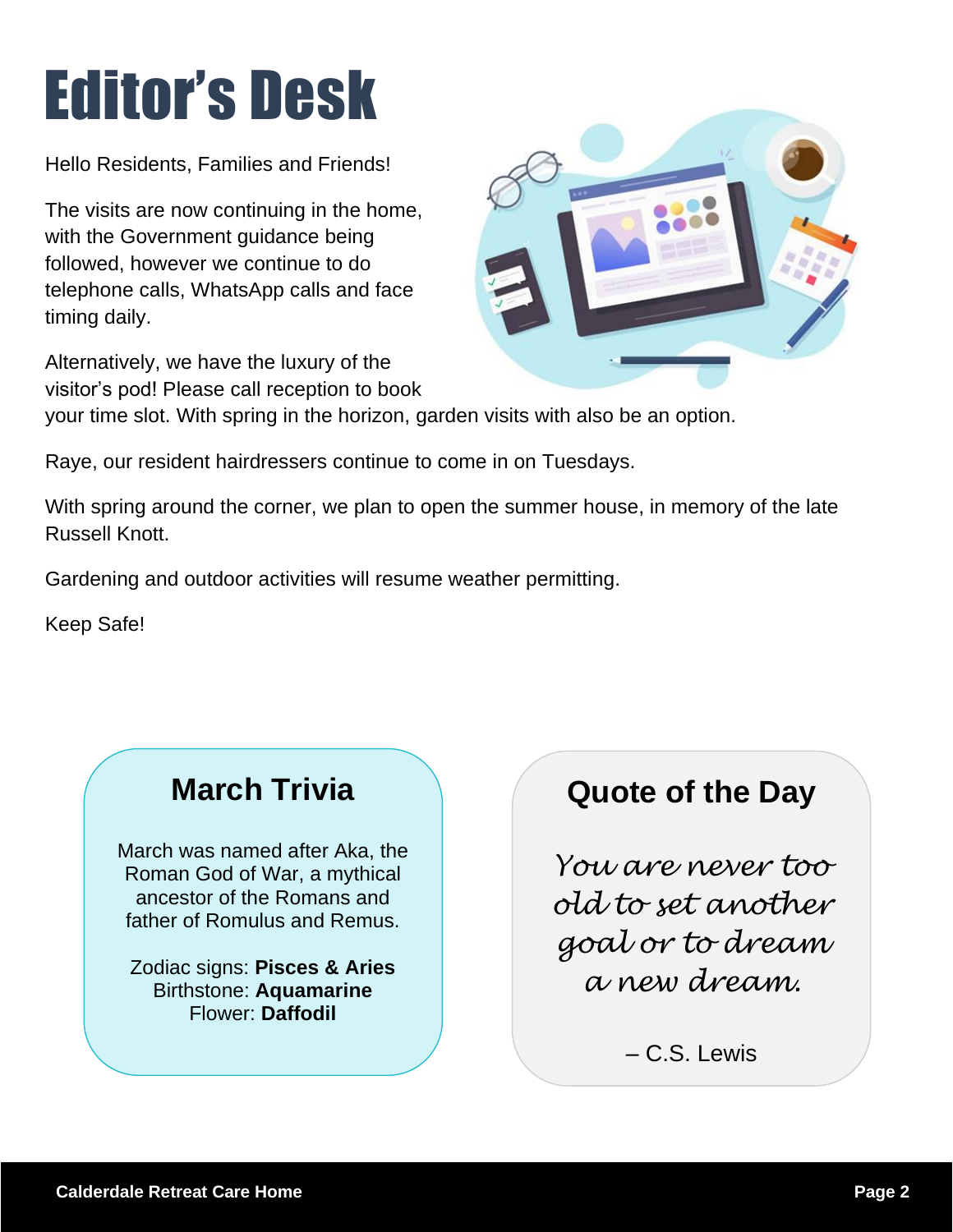## Upcoming Events

**Pancake Day! / St David's Day** Tuesday 1st of March 12:30am, Dining Room's

**Resident's Meeting** Wednesday 2nd of March 2:00pm, Ash Lounge

**International Women's Day** Tuesday 8th of March 2:00pm, Ash Lounge

**Mother's Day Activities** Monday 14th of March 2:00pm, Beech

**StPatrick's Day Celebrations** Thursday 17th of March 2:00pm, Beech Lounge

Gardening Club Monday 21<sup>st</sup> of March 2:00pm, Ash Garden have been enjoying spending time outdoors.

**Mothering Sunday High Tea Dance** Sunday 27<sup>th</sup> of March 2.00pm, Dining Room



## **Regular Events**

Gentlemen's Club every Thursday 2pm Ladies Morning Tea every Wednesday 10:00 am Happy Hour every Friday 5pm Hairdresser every Tuesday from 9:30 am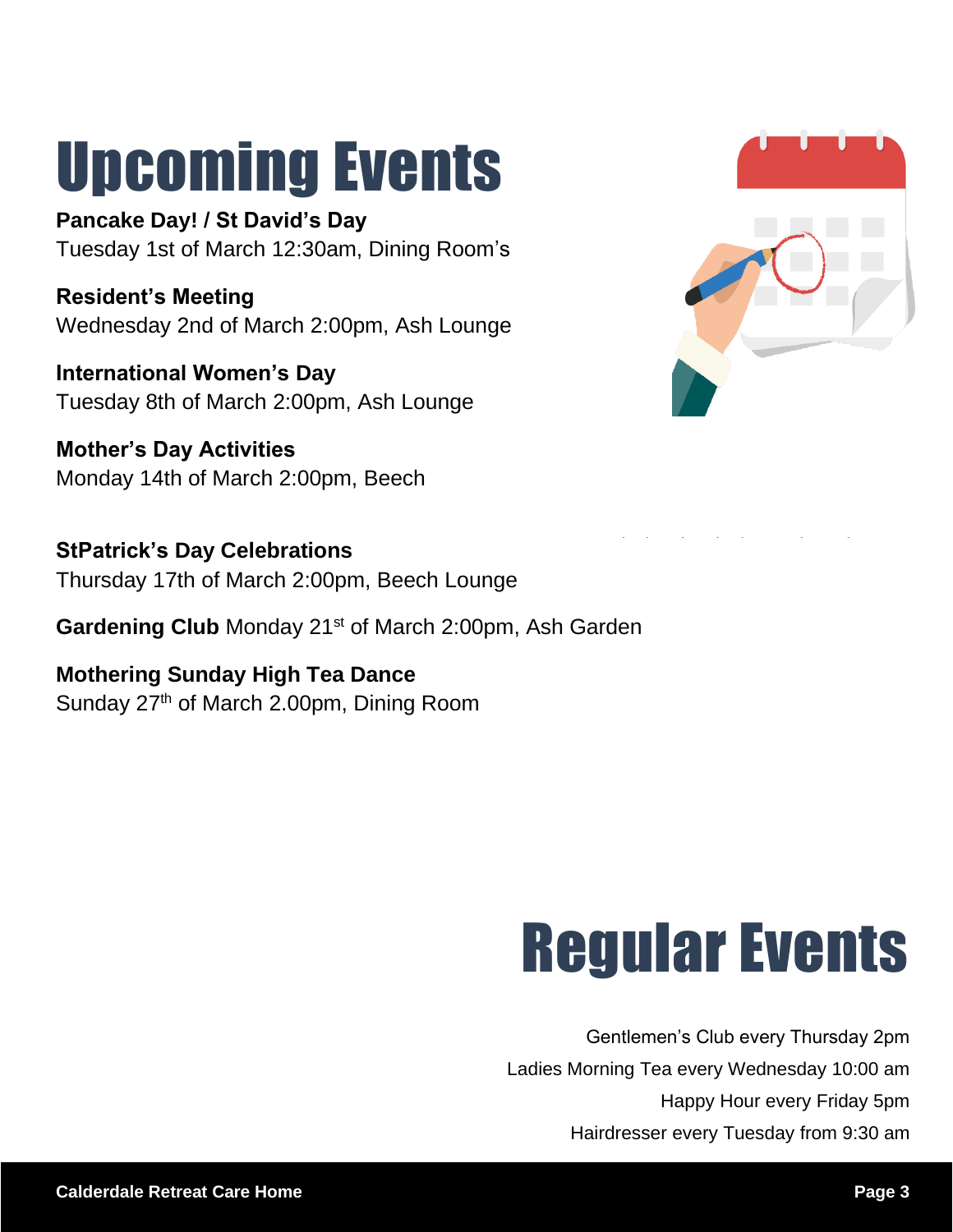### **Special Days**

- $1<sup>st</sup>$ Shrove Tuesday
- $1<sup>st</sup>$ St. David's Day
- 3 rd World Wildlife Day
- 8 th Intl. Women's Day
- $14<sup>th</sup>$ Commonwealth Day
- $17<sup>th</sup>$ St. Patrick's Day
- $20<sup>th</sup>$ First Day of Spring
- $27<sup>th</sup>$ Mothering Sunday (UK)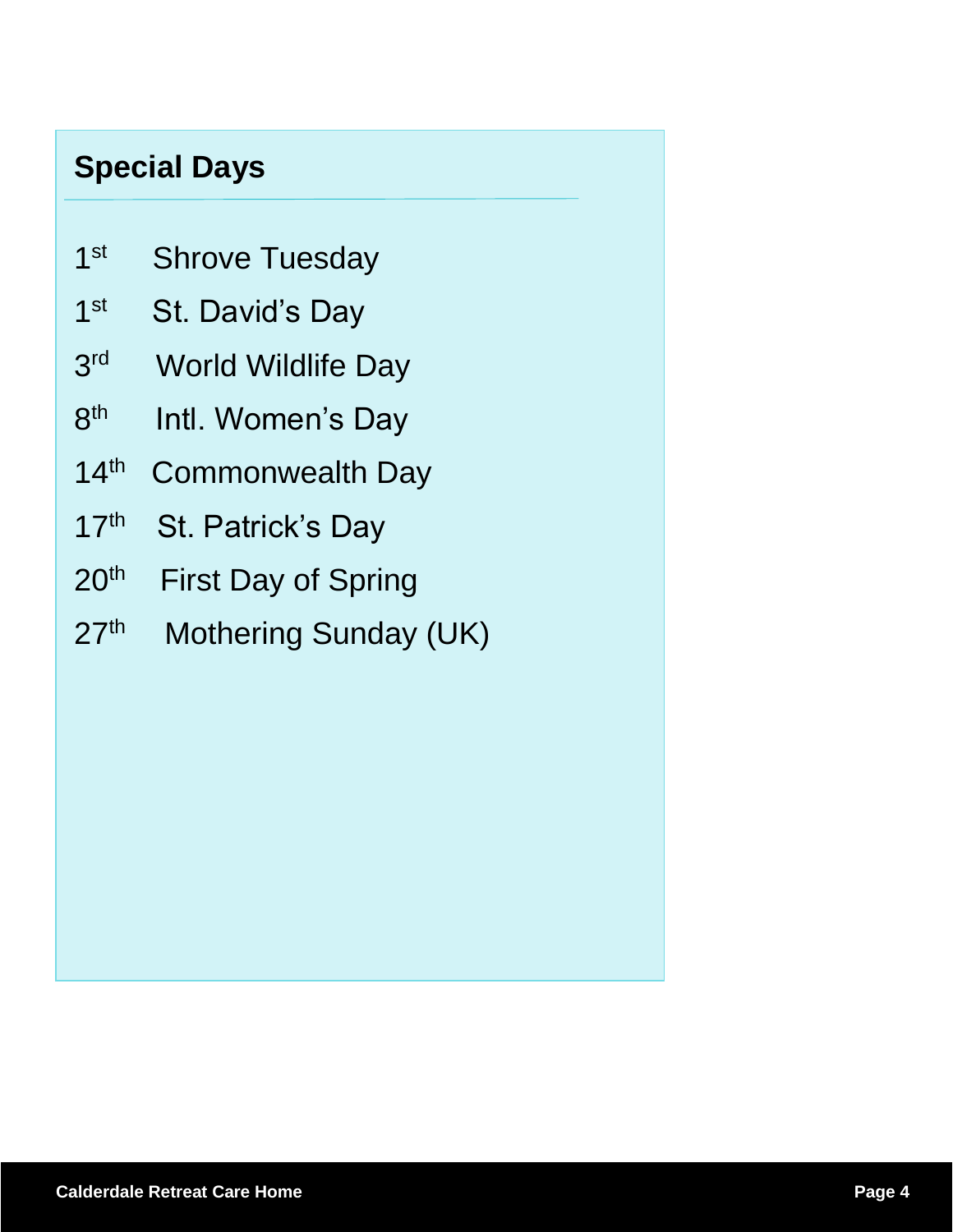# March Birthdays

In March, we celebrate birthdays with:

- Marion Wilkinson 3rd
- $\bullet$  Jeffrey Crooke  $5^{\text{th}}$
- Joan Wiggin 31st

Please join us in the recreation room on their birthday.



Catherine O'Hara, Actress, 4th March 1954 Shaquille O'Neal, Basketball Player, 6th March 1972 Liza Minelli, Actress & Singer, 12th March 1946 Albert Einstein, Physicist, 14th March 1879 Michael Caine, Actor, 14th March 1933 Bruce Willis, Actor, 19th March 1955 Steven McQueen, Actor, 24th March 1930 Elton John, Singer, 25th March 1947 Vincent van Gogh, Painter, 30th March 1853 Celine Dion, Singer, 30th March 1968

**Pisces (Feb 19 – Mar 20)** Pisces are friendly and selfless. They are always willing to help others

**Aries (Mar 21 – Apr 20)** Aries are passionate, motivated and confident leaders. They are bundles of energy & enthusiasm.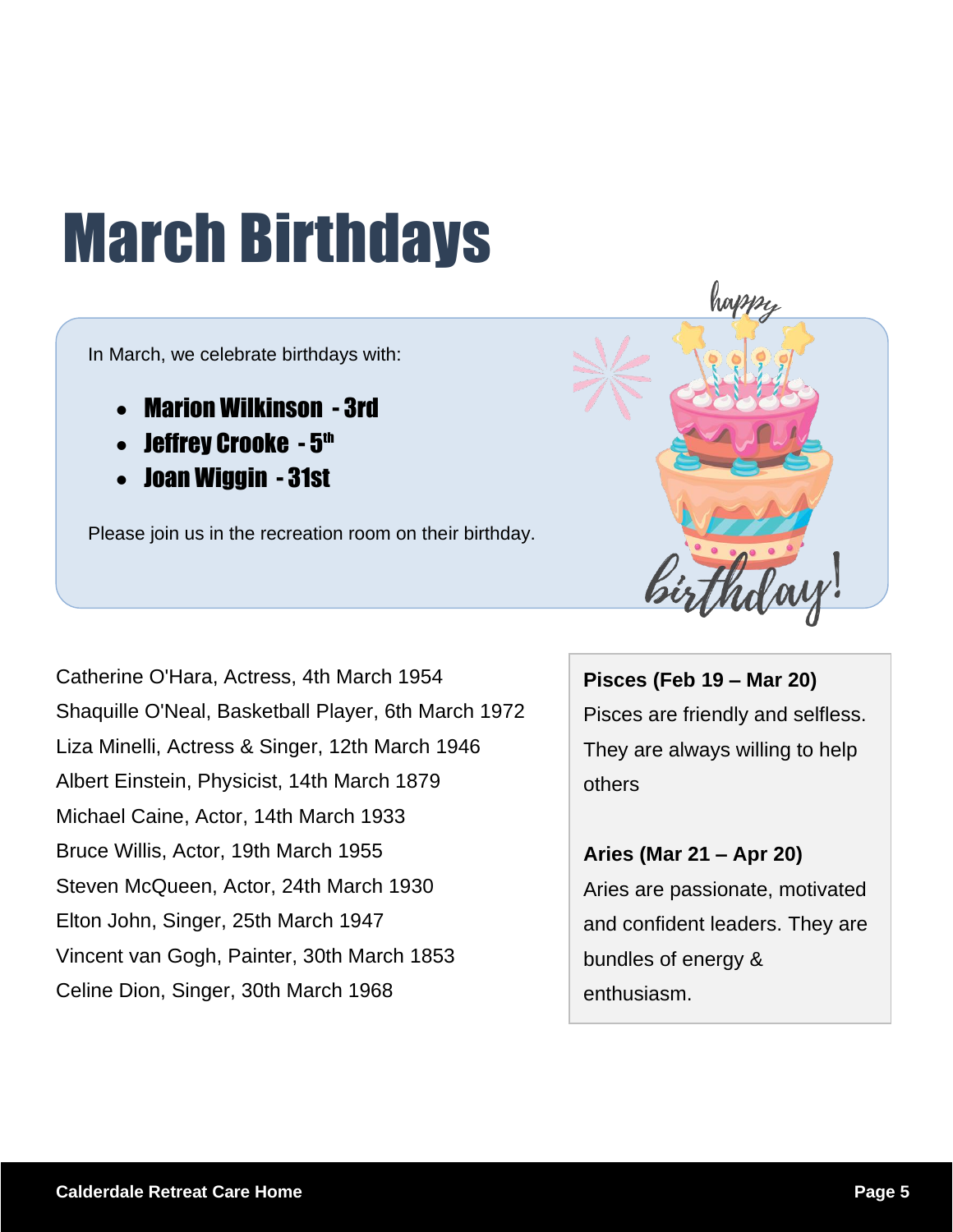

**Product Birthday Spotlight: The Rubber Band**

In 1843, Charles Goodyear discovered that if you removed the sulfur from rubber then heated would retain its elasticity and make rubber waterproof and winter-proof. The first rubber band was patented by Stephen Perry of London in April 1845.

### Poem to Share

### **Housekeeping**

by Natasha Tretheway

We mourn the broken things, chair legs wrenched from their seats, chipped plates, the threadbare clothes. We work the magic of glue, drive the nails, mend the holes. We save what we can, melt small pieces of soap, gather fallen pecans, keep neck bones for soup. Beating rugs against the house, we watch dust, lit like stars, spreading across the yard. Late afternoon, we draw the blinds to cool the rooms, drive the bugs out. My mother irons, singing, lost in reverie.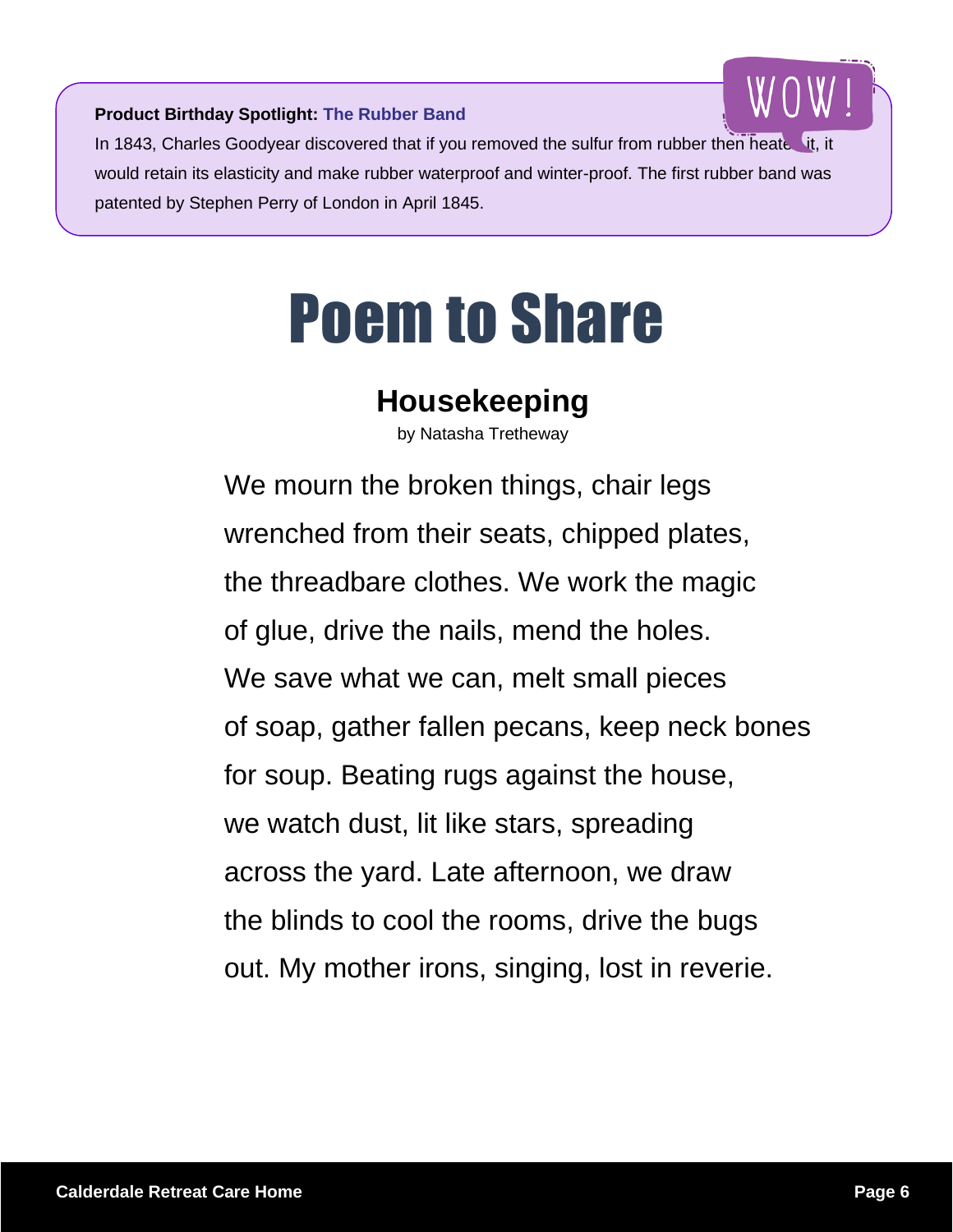# **Noticeboard**



### **IMPROVEMENTS AT THE RETREAT**

We have closed Cedar unit, for a complete refurbishment, future for the unit with be confirmed.

We have introduced "Hydration stations" on all the units.

#### **NEW STAFF**

A warm welcome also goes to the people who joined our team in the past few month!

- **Sally Carter**
- **Katie Hey**
- **Tracy Wyatt**

We hope that you enjoy your time here!

#### **IN MEMORIAM**

To the families and friends of our late residents—may you be comforted by the knowledge that your loved ones are at peace.

- **Albert Fieldhouse**
- **Jeffrey Knowles**
- **Russell Knott**

#### **CONTINUOUS IMPROVEMENT**

Residents, families and friends are reminded that there are a number of avenues available for you to express your views, suggestions and complaints.

There are feedback forms available outside at reception. We are happy to receive feedback at any time and strongly encourage everyone to contribute so that we can ensure that we continue to do the BEST we can.

#### **CAN YOU CONTRIBUTE?**

Contributions to our newsletter are encouraged and appreciated!

Articles, photos, reports on community outings, staff news, trivia, poems and amusing stories relating to residents and staff are most welcome.

Please hand in your submission to reception, or email us anytime.

Thank you!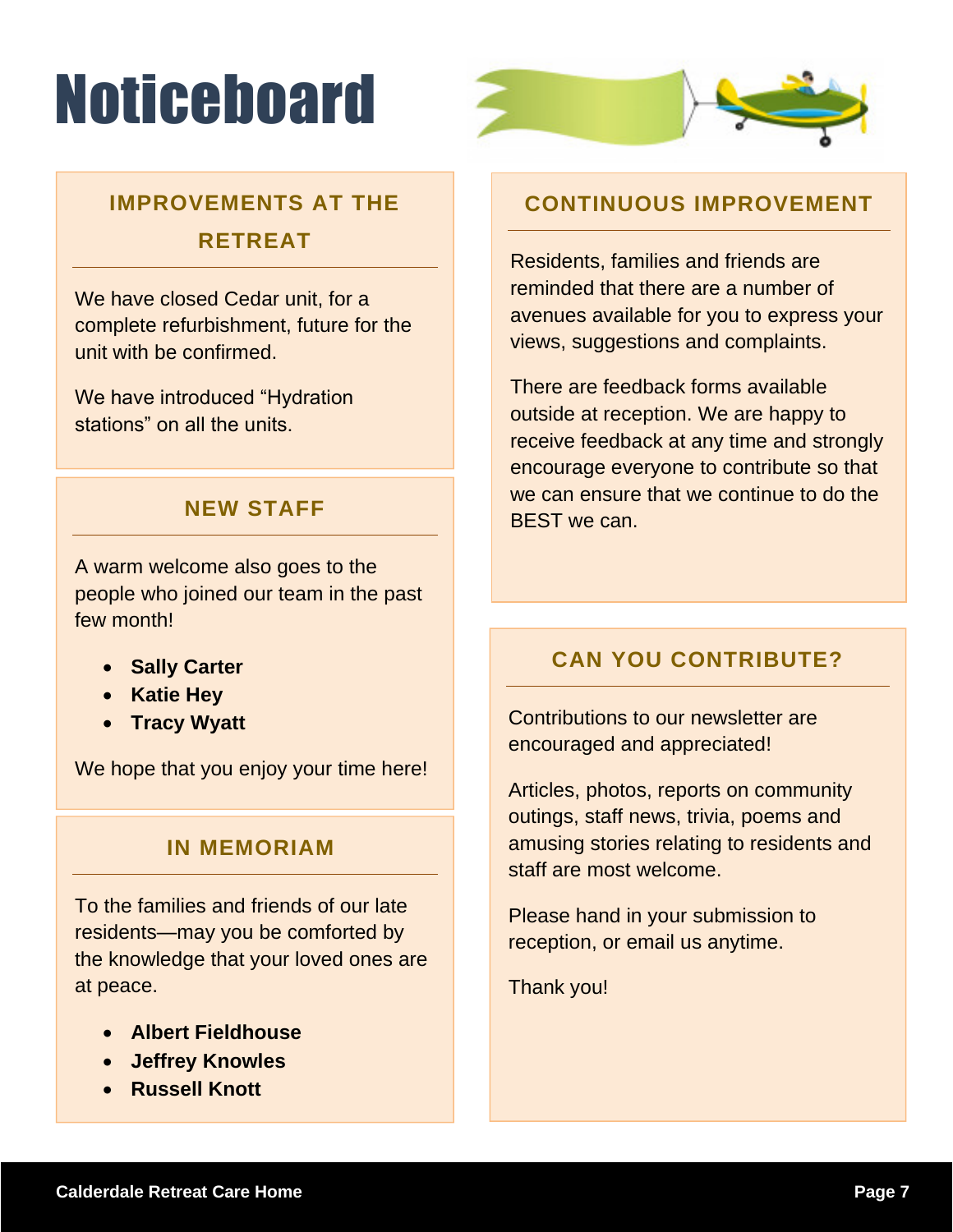# **Noticeboard**



#### **LIBRARY SERVICE**

We have a mobile library service that delivers & picks up library books to resident's rooms. If you would like this service, please talk to a staff member.

#### **THANK YOU**

We would like to issue a heartfelt thanks to relatives and volunteers who support us day in and day out. You make such a difference and we so very much appreciate your time and energy.

#### **HAIRDRESSER**

We have a hairdressser who attends every Tuesday. If you would like an appointment please talk to reception or ask a staff member to write your name down in the hairdressers book.

#### **PODIATRY**

We have a podiatrist who attends every six weeks on a Monday. If you would like an appointment please talk to reception or ask a staff member to write your name down in the Podiatry book.

#### **CULTURAL CELEBRATION**

In the month of August we celebrate Indian Independence Day. Watch your calendar for related activities in the recreation room.

#### **DONATIONS**

Any donations for books, table games, gardening tools, would be gratefully received.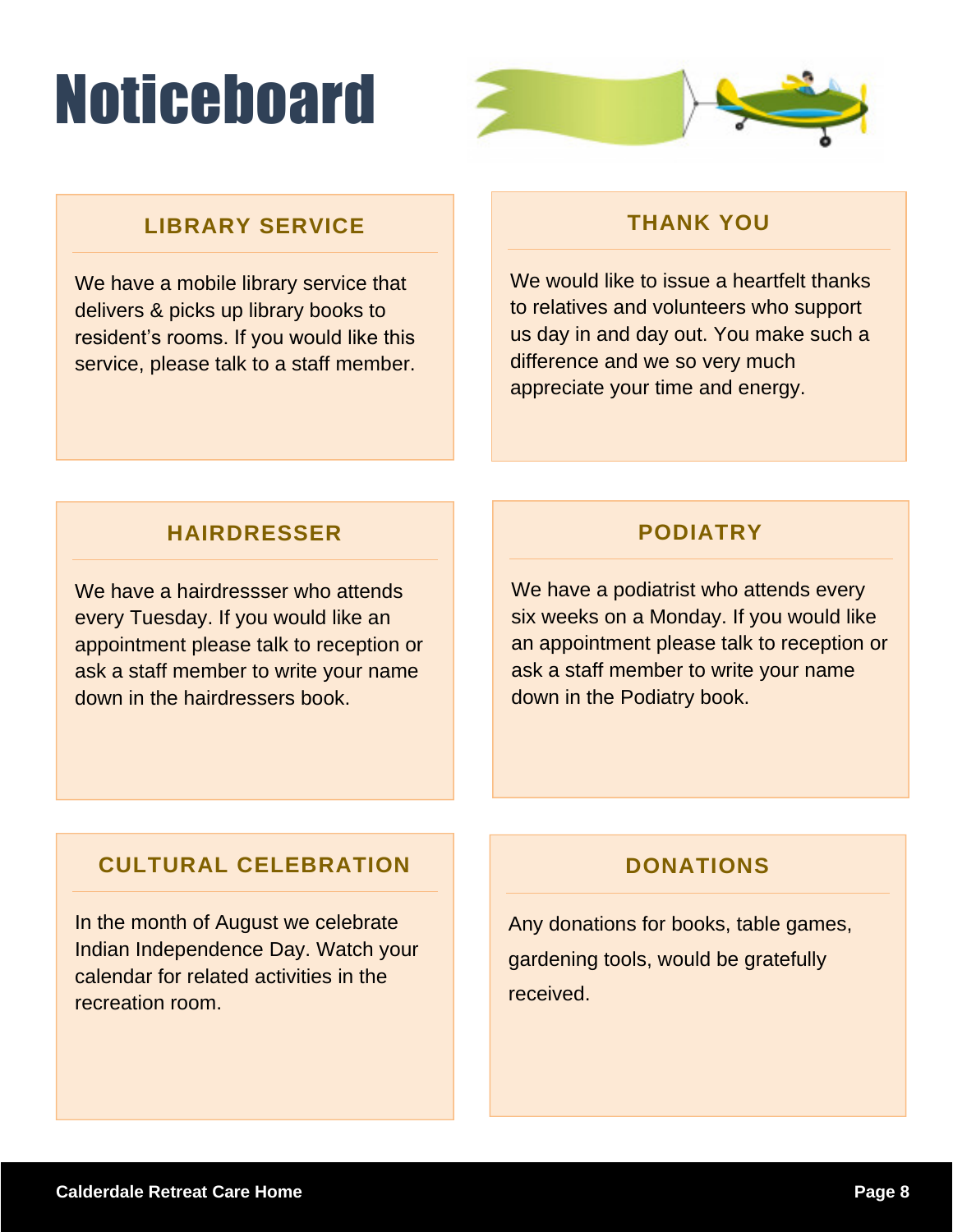# Laughing Matters



#### **Searching for Love**

Fred is 32 years old and he is still single.

One day a friend asked, "Why aren't you married? Can't you find a woman who will be a good wife?"

Fred replied, "Actually, I've found many women I wanted to marry, but when I bring them home to meet my parents, my mother doesn't like them."

His friend thinks for a moment and says, "I've got the perfect solution, just find a girl who's just like your mother."

A few months later they meet again and his friend says, "Did you find the perfect girl? Did your mother like her?"

With a frown on his face, Fred answers, "Yes, I found the perfect girl. She was just like my mother. You were right, my mother liked her very much."

The friend said, "Then what's the problem?" Fred replied, "My father doesn't like her."

#### **Mr. Beaumont**

The enormous diamond ring a woman wore on a luxury cruise attracted much attention from fellow passengers.

"It's the Beaumont diamond," she told her table companions, "and like the notorious Hope diamond, it carries a terrible curse."

"What's the curse?" they asked.

"Mr Beaumont," she explained.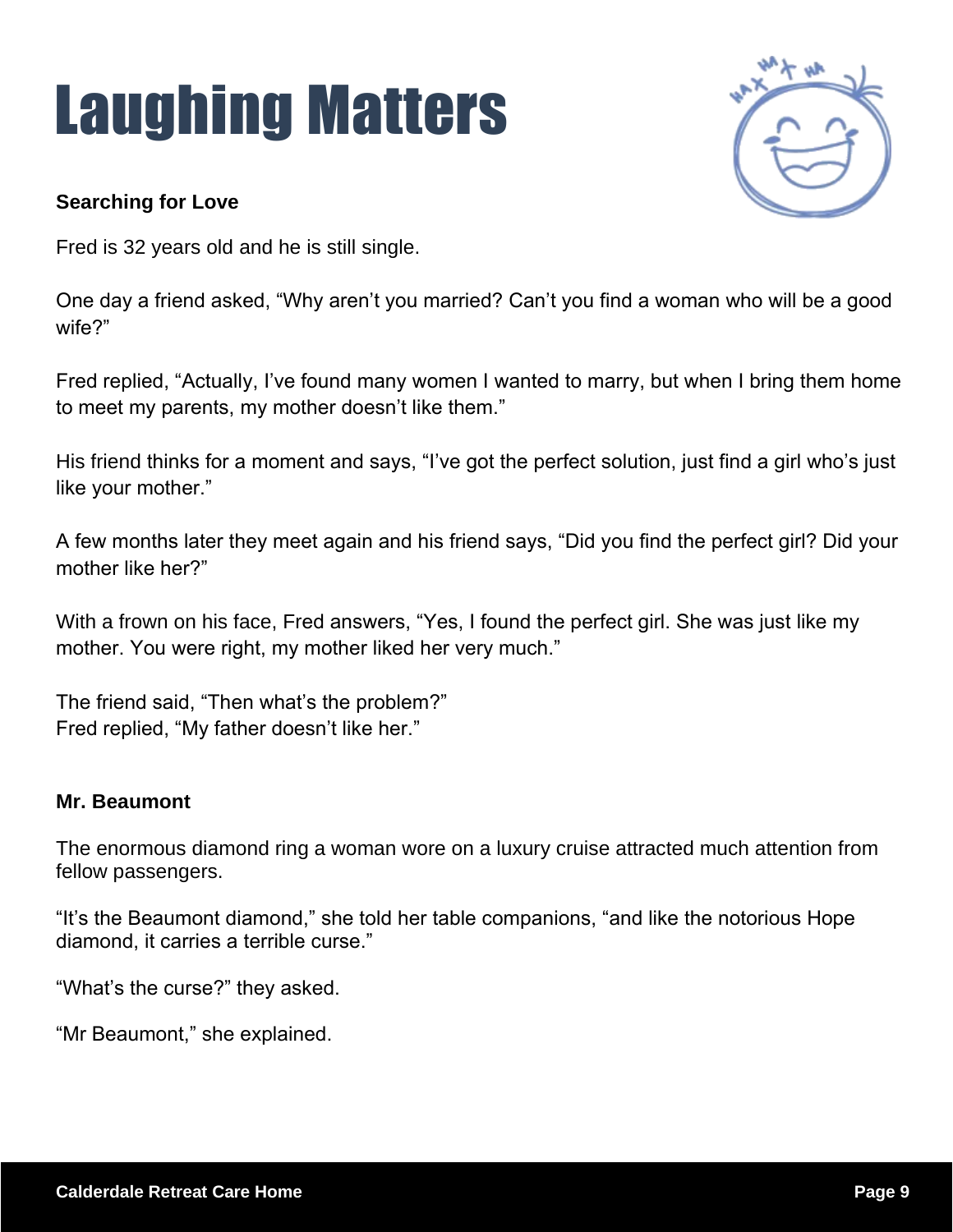### Spotlight



### **Albert Fieldhouse**

In loving memory – 11/03/1936 – 13/02/2022

A true gent and character. He will be missed dearly.